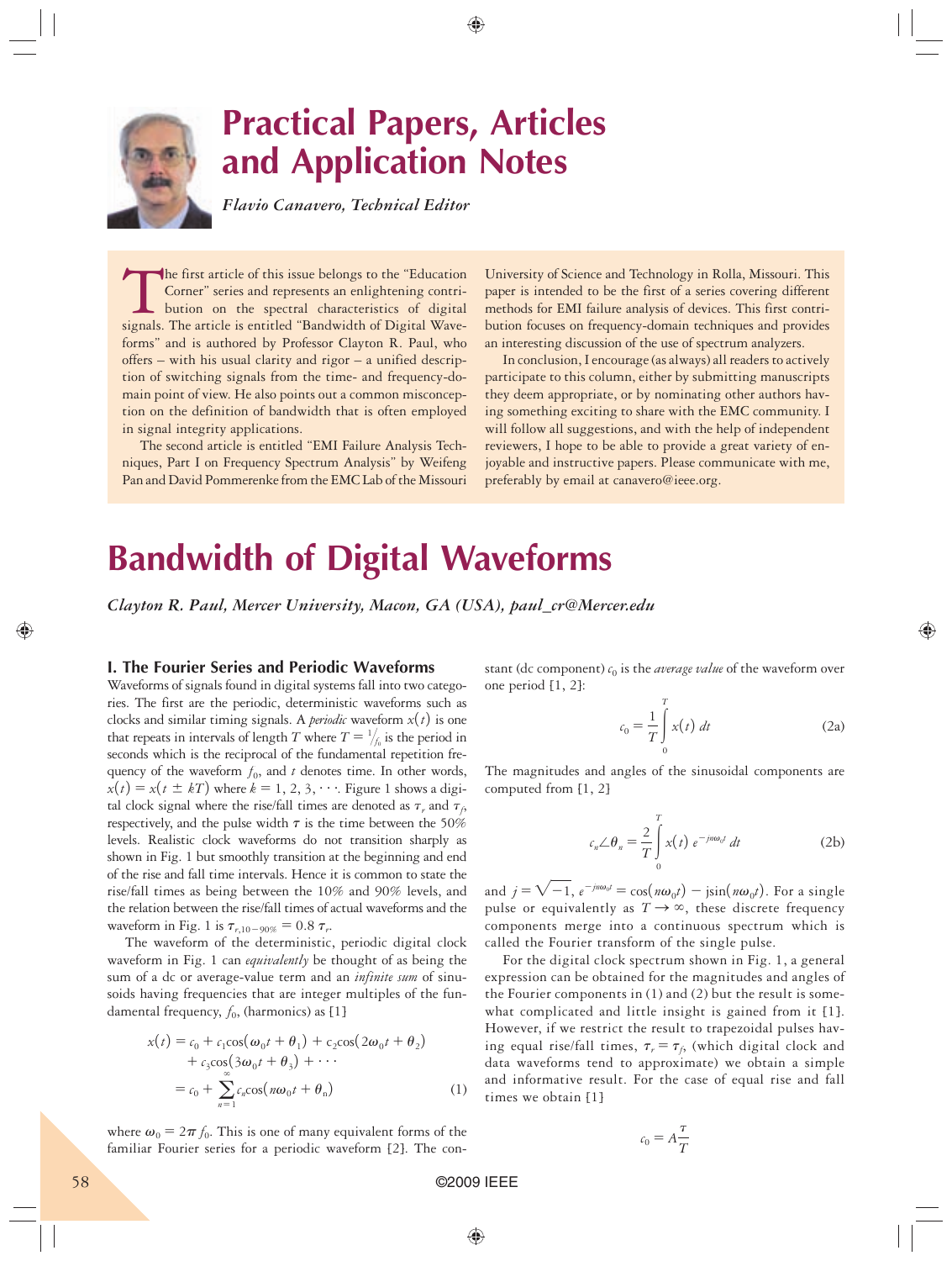$$
c_n \angle \theta_n = 2A \frac{\tau}{T} \frac{\sin\left(\frac{n\pi \tau}{T}\right)}{\frac{n\pi \tau}{T}} \frac{\sin\left(\frac{n\pi \tau}{T}\right)}{\frac{n\pi \tau}{T}} \angle -n\pi \frac{(\tau + \tau_r)}{T}
$$
  

$$
\tau_r = \tau_f
$$
 (3)

This result is in the form of the product of two  $\sin(x)/x$  expressions with the first depending on the ratio of the pulse width and the period,  $\tau/T$ , (also called the *duty cycle* of the waveform,  $D = \tau/T$ ) and the second depending on the ratio of the pulse rise/fall time and the period,  $\tau_r/T$ . (The *magnitude* of the coefficient denoted as  $c_n$  must be a positive number. Hence there may be an additional  $\pm 180^\circ$  added to the angle shown in (3) depending on the signs of each  $sin(x)$  term.) If, in addition to the rise and fall times being equal, the duty cycle is 50%, i.e. the pulse is "on" for half the period and "off" for the other half of the period,  $\tau = 1/2 T$ , then the result for the coefficients given in (3) simplifies to

$$
c_0 = \frac{A}{2}
$$
  
\n
$$
c_n \angle \theta_n = A \frac{\sin\left(\frac{n\pi}{2}\right) \sin\left(\frac{n\pi \tau_r}{T}\right)}{\frac{n\pi}{2}} \angle -n\pi \left(\frac{1}{2} + \frac{\tau_r}{T}\right)
$$
  
\n
$$
\tau_r = \tau_f, \tau = \frac{T}{2}
$$
\n(4)

Note that the first  $\sin(x)/x$  function is zero for *n* even so that for equal rise/fall times and a 50% duty cycle the even harmonics are (ideally) zero and the spectrum consists of only odd harmonics. By replacing *n*/*T* in (3) with the smooth frequency variable  $f, n/T \rightarrow f$ , we obtain the *envelope* of the magnitudes of the discrete frequencies as

$$
c_n = 2A \frac{\tau}{T} \left| \frac{\sin(\pi f \tau)}{\pi f \tau} \right| \left| \frac{\sin(\pi f \tau_r)}{\pi f \tau_r} \right| \quad \tau_r = \tau_f \tag{5}
$$

In doing so, remember that the spectral components only occur at the discrete frequencies  $f_0$ ,  $2f_0$ ,  $3f_0$ ,  $\cdots$ .

A *square wave* is the trapezoidal waveform where the rise/fall times are *zero*:

$$
c_0 = A \frac{\tau}{T}
$$
  

$$
c_n \angle \theta_n = 2A \frac{\tau}{T} \frac{\sin\left(\frac{n\pi \tau}{T}\right)}{\frac{n\pi \tau}{T}} \angle -n\pi \frac{\tau}{T} \qquad \tau_r = \tau_f = 0 \quad (6)
$$

Figure 2 shows a plot of the magnitudes of the  $c_n$  coefficients for a square wave where the rise and fall times are zero,  $\tau_r = \tau_f = 0$ . The envelope is shown with a dashed line. The spectral components appear only at *discrete* frequencies,  $f_0$ ,  $2f_0$ ,  $3f_0$ ,  $\cdots$  Observe that the envelope goes to zero where the argument of  $sin(\pi f \tau)$ goes to zero or  $f = 1/\tau$ ,  $2/\tau$ ,  $\cdots$ .

Observe some important properties of the  $sin(x)/x$ function:



*Fig. 1. A digital clock waveform.* 



*Fig. 2. Plot of the magnitudes of the c<sub>n</sub> coefficients for a square wave,*  $\tau_r = \tau_f = 0$ *.* 

$$
\lim_{x \to 0} \frac{\sin(x)}{x} = 1
$$

which relies on the property that  $sin(x) \approx x$  for small *x* and

$$
\left|\frac{\sin(x)}{x}\right| \le \begin{cases} 1 & x \le 1 \\ \frac{1}{x} & x \ge 1 \end{cases}
$$

The second property allows us to obtain a *bound* on the magnitudes of the  $c_n$  coefficients and relies on the fact that  $|\sin(x)| \leq 1$ for all *x*. A more useful way of plotting the envelope of the magnitudes of the spectral coefficients is by plotting the horizontal frequency axis logarithmically and similarly plotting the magnitudes along the vertical axis in dB as  $c_{n,\text{dB}} = 20\log_{10} c_n$ . The envelope as well as the bounds on the magnitudes of the coefficients for the  $sin(x)/x$  function are shown in Fig. 3. Observe that the actual result is bounded by 1 for  $x \le 1$  and decreases at a rate of  $-20$  dB/decade for  $x \ge 1$ . This rate is equivalent to a 1/*x* decrease. Also note that the magnitudes of the actual spectral components go to zero where the argument of  $sin(x)$  goes to zero or  $x = \pi, 2\pi, 3\pi, \cdots$ .

The amplitudes of the spectral components of a trapezoidal waveform where  $\tau_r = \tau_f$  given in (3) are the product of two  $\sin(x)/x$  functions:  $\sin(x_1)/x_1 \times \sin(x_2)/x_2$ . When log-log axes are used this gives the result for the bounds on the amplitudes of the spectral coefficients shown in Fig. 4. Note that the bounds are constant (0dB/decade) out to the first breakpoint where  $f_1 = 1/\pi \tau = f_0/\pi$  D. The *duty cycle* is  $D = \tau/T = \tau f_0$ . Above this they decrease at a rate of  $-20$  dB/decade out to a second breakpoint of  $f_2 = 1/\pi \tau_r$ , and decrease at a rate of  $-40$  dB/decade above that. The plot in Fig. 4 shows the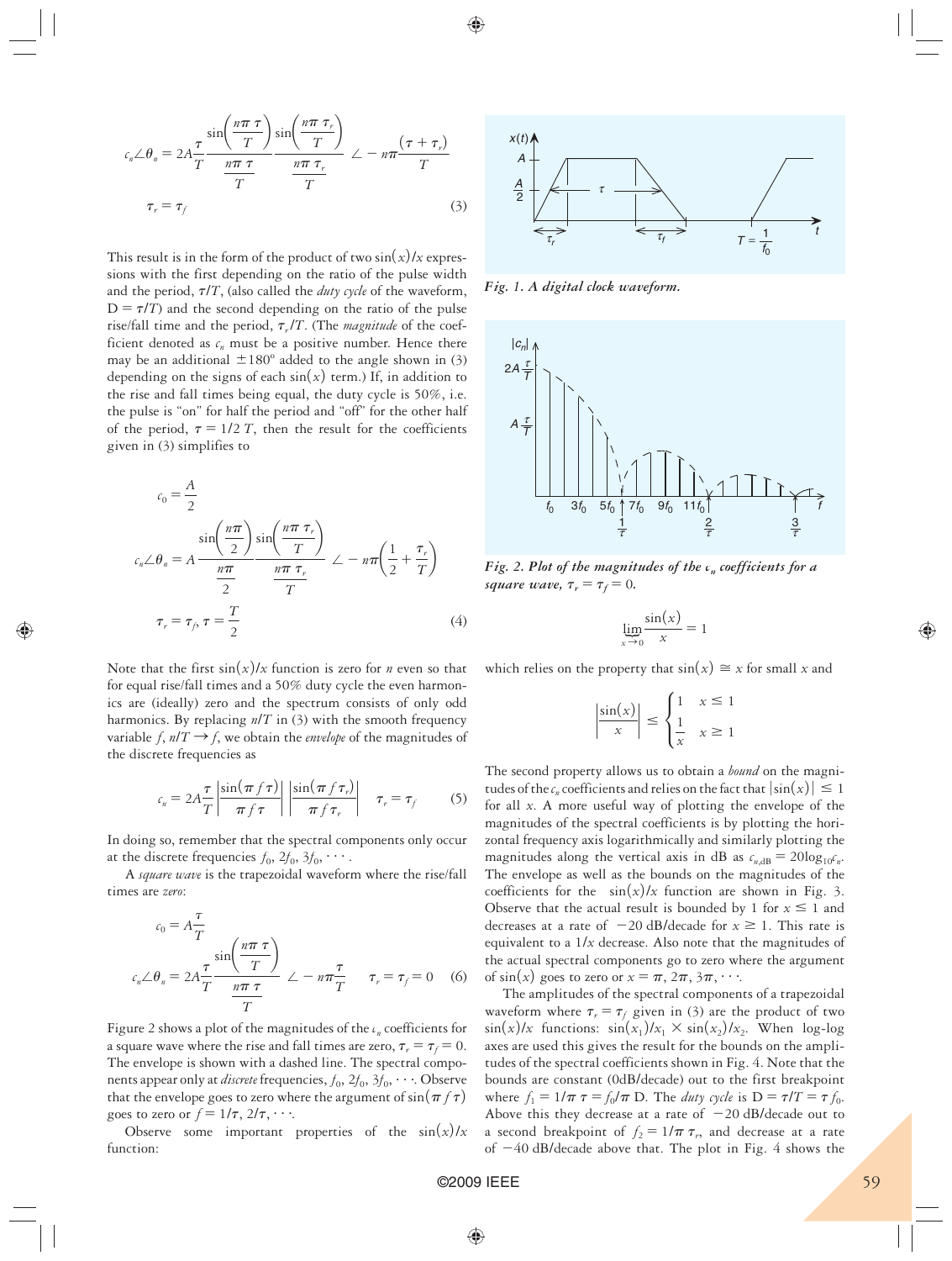

*Fig. 3. The envelope and bounds of the*  $\sin(x)/x$  *function are plotted with logarithmic axes.*



*Fig. 4. Bounds on the clock waveform spectrum.*

 important result that *the spectral content of the waveform is determined by the pulse rise/fall times*. Longer rise/fall times push the second breakpoint lower in frequency thereby reducing the high-frequency spectral levels. Shorter rise/fall times push the second breakpoint higher in frequency thereby increasing the high-frequency spectral levels. A convenient and meaningful way of defining the bandwidth of a digital clock waveform (as we will show) is:

$$
BW \cong \frac{1}{\tau_r} \tag{7}
$$

This amounts to going past the second breakpoint by a factor of approximately 3 thereby approximately cancelling the  $\pi$  in the denominator of the frequency of the second breakpoint. At this point, the bound on the spectrum is further reduced by approximately 20dB. Above this point the spectral magnitudes (their bound) are rolling off at  $-40$  dB/decade and tend to become inconsequential.

The second type of waveforms are the trapezoidal digital data pulses where the period starts immediately after the previous pulse, i.e.,  $T = \tau + (\tau_r + \tau_f)/2$ , but the occurrence of a pulse in these adjacent time intervals is random. The spectral content of these random waveforms is characterized in terms of the *power spectral density* which has a shape and properties similar to those for the deterministic waveform of Fig. 1 [1].

# **II. Determining the Error in a Reconstruction of the Waveform Using a Finite Number of Harmonics**

Reconstruction of a waveform using the Fourier series in (1) ideally requires that we use an *infinite number* of harmonics. Since this is not possible, we use the first NH harmonics to give a finite-term approximation to the waveform

$$
\widetilde{x}(t) = c_0 + \sum_{n=1}^{NH} c_n \cos(n\omega_0 t + \theta_n)
$$
 (8)

It can be shown that the choice of the coefficients in (2) minimizes the Mean Square Error or MSE between the actual waveform and the finite-term approximation in (8):

$$
\text{MSE} = \frac{1}{T} \int_{0}^{T} \left[ \mathbf{x}(t) - \widetilde{\mathbf{x}}(t) \right]^2 \, \mathrm{d}t \tag{9}
$$

This error criterion essentially adds the *point-wise errors* squared over a period and averages this over the period. It can be shown that adding successive harmonics will cause the approximate representation to converge uniformly to the true waveform in the mean-squared error sense. The MSE can be shown to give [1]

$$
\text{MSE} = \frac{1}{T} \int_{0}^{T} \mathbf{x}^{2}(t) dt - c_{0}^{2} - \sum_{n=1}^{N} \frac{c_{n}^{2}}{2}
$$
 (10)

For the trapezoidal waveform in Fig. 1 with equal rise/fall times,  $\tau_r = \tau_f$ , and a 50% duty cycle, the total average power in it is [1]

$$
P_{av} = \frac{1}{T} \int_{0}^{T} x^2(t) dt
$$
  
=  $A^2 \left[ \frac{1}{2} - \frac{1 \tau_r}{3 T} \right]$  W (11)

The total average power in the finite-term approximation is

$$
\widetilde{P}_{av} = \frac{1}{T} \int_{0}^{T} \widetilde{x}^{2}(t) dt
$$

$$
= c_{0}^{2} + \sum_{n=1}^{NH} \frac{c_{n}^{2}}{2}
$$
(12)

This simply means that *the average power in the approximation*  $\widetilde{x}(t)$ *is the sum of the average powers in the dc and harmonic terms* which is Parseval's theorem. So the usual choice of the coefficients of the Fourier series in (2) minimizes the difference in the total average powers in the waveforms. Note that the MSE seems to ignore errors in the angles of the coefficients,  $\theta_n$ . However, the magnitudes and angles of the coefficients are related [2].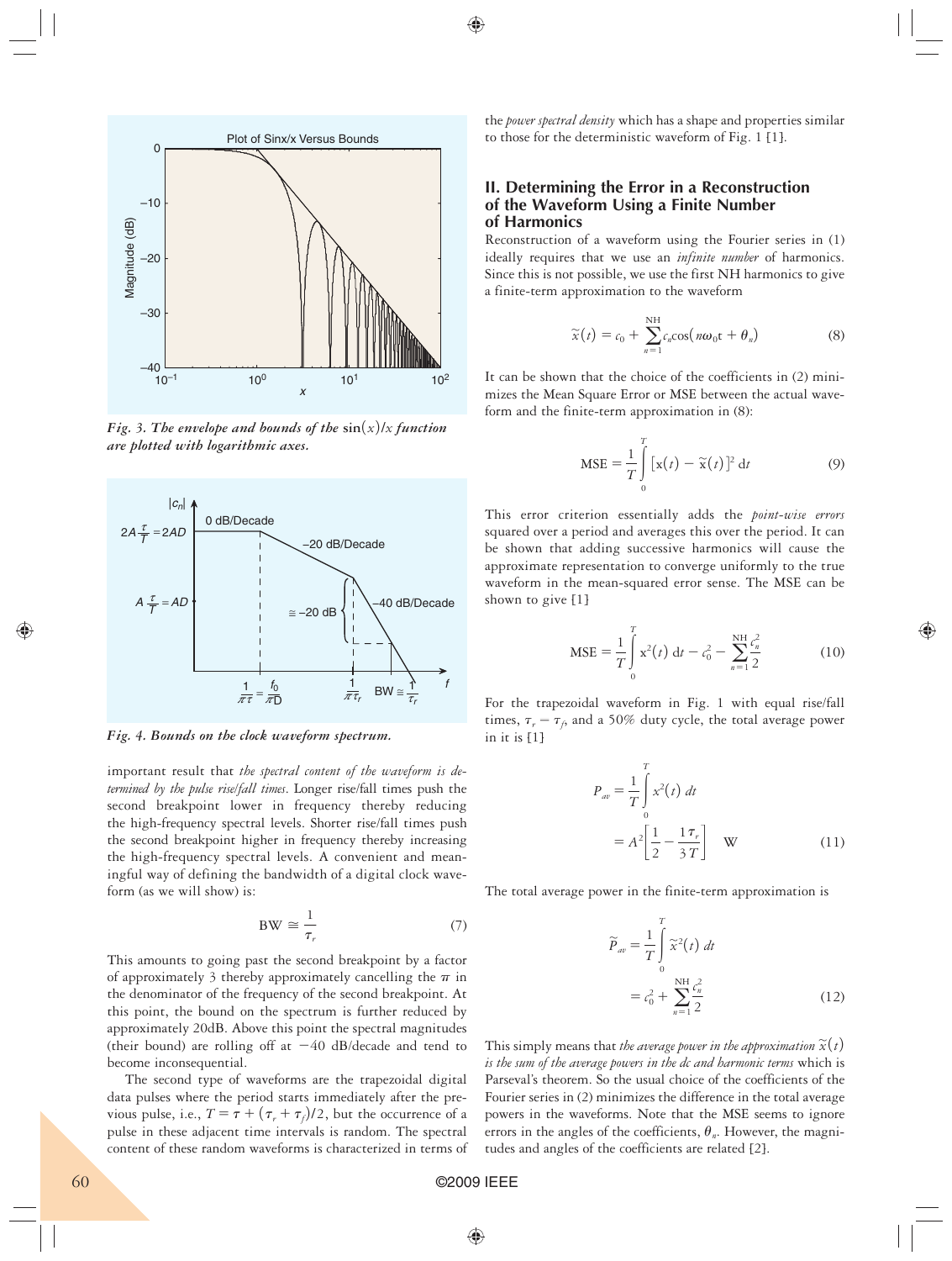A more logical way of defining this representation error is the Mean Absolute Error or MAE:

$$
\text{MAE} = \frac{1}{T} \int_{0}^{T} |x(t) - \widetilde{x}(t)| \, \mathrm{d}t \tag{13}
$$

This absolute value weights a negative error,  $\widetilde{x} > x$ , and a positive error,  $x > \tilde{x}$ , equally as it should. But the integral for the MAE in (13) cannot generally be integrated in closed form. Hence the alternative choice of the MSE in (9) is chosen simply to allow a closed form solution. In the remainder of this article we will numerically evaluate the MAE for a specific waveform.

We arbitrarily choose a 5 V, 1 GHz  $(T = 1$ ns) clock waveform having equal rise/fall times of  $\tau_r = 100 \text{ ps} = 0.1 \text{ ns}$  and a 50% duty cycle. Table 1 gives the magnitudes and angles of the coefficients for the first 13 harmonics. Note that the  $c_n$ coefficients (magnitude and angle) in (3) scale directly with the amplitude *A* and the ratios  $D = \frac{\tau}{T}$  and  $\frac{\tau}{T}$ . Hence the  $c_n$  coefficients of other waveforms having these same ratios can be obtained from those in Table 1. The wavelengths,  $\lambda = v_0/f$ , (in free space) for each harmonic are also given. Observe that the magnitudes of the harmonics tend to decrease with increasing frequency. Figure 5 shows the approximation of the finite-term approximation using the dc term and the first 3 harmonics along with the individual component waveforms. Figure 6 shows a similar comparison using the first 5 harmonics, and Fig. 7 shows the comparison using the first 9 harmonics. For this waveform the bandwidth according to the criterion in (7) is  $BW = 1/\tau_r = 10$  GHz. Hence, according to the criterion in (7), the BW consists of the first 9 harmonics, and the reconstruction of the waveform using 9 harmonics in Fig. 7 is quite good but the convergence for fewer numbers of terms is not as good.

Figures 8, 9, and 10 show the point-wise absolute error versus time,  $|x(t) - \tilde{x}(t)|$ , for various numbers of harmonics in a finite-term representation. While these plots of the point-wise absolute error are informative, we obtain a numerical value for the MAE in (13) using a trapezoidal numerical integration



*Fig. 5. Approximating the clock waveform with the first three harmonics.*

| <b>Harmonic</b> | f       | $\lambda$       | Level      | Angle          |
|-----------------|---------|-----------------|------------|----------------|
| 1               | 1 GHz   | $30 \text{ cm}$ | 3.131V     | $-108^\circ$   |
| 3               | 3 GHz   | $10 \text{ cm}$ | 0.9108 V   | $-144^{\circ}$ |
| 5               | 5 GHz   | 6 <sub>cm</sub> | $0.4053$ V | $-180^\circ$   |
| 7               | $7$ GHz | 4.29 cm         | 0.1673V    | $144^\circ$    |
| 9               | $9$ GHz | $3.33$ cm       | 0.0387 V   | $108^\circ$    |
| 11              | 11 GHz  | $2.73$ cm       | $0.0259$ V | $-108^\circ$   |
| 13              | 13 GHz  | $2.31$ cm       | 0.0485 V   | $-144^{\circ}$ |



*Fig. 6. Approximating the clock waveform using the first five harmonics.*



*Fig. 7. Approximating the clock waveform using the first nine harmonics.*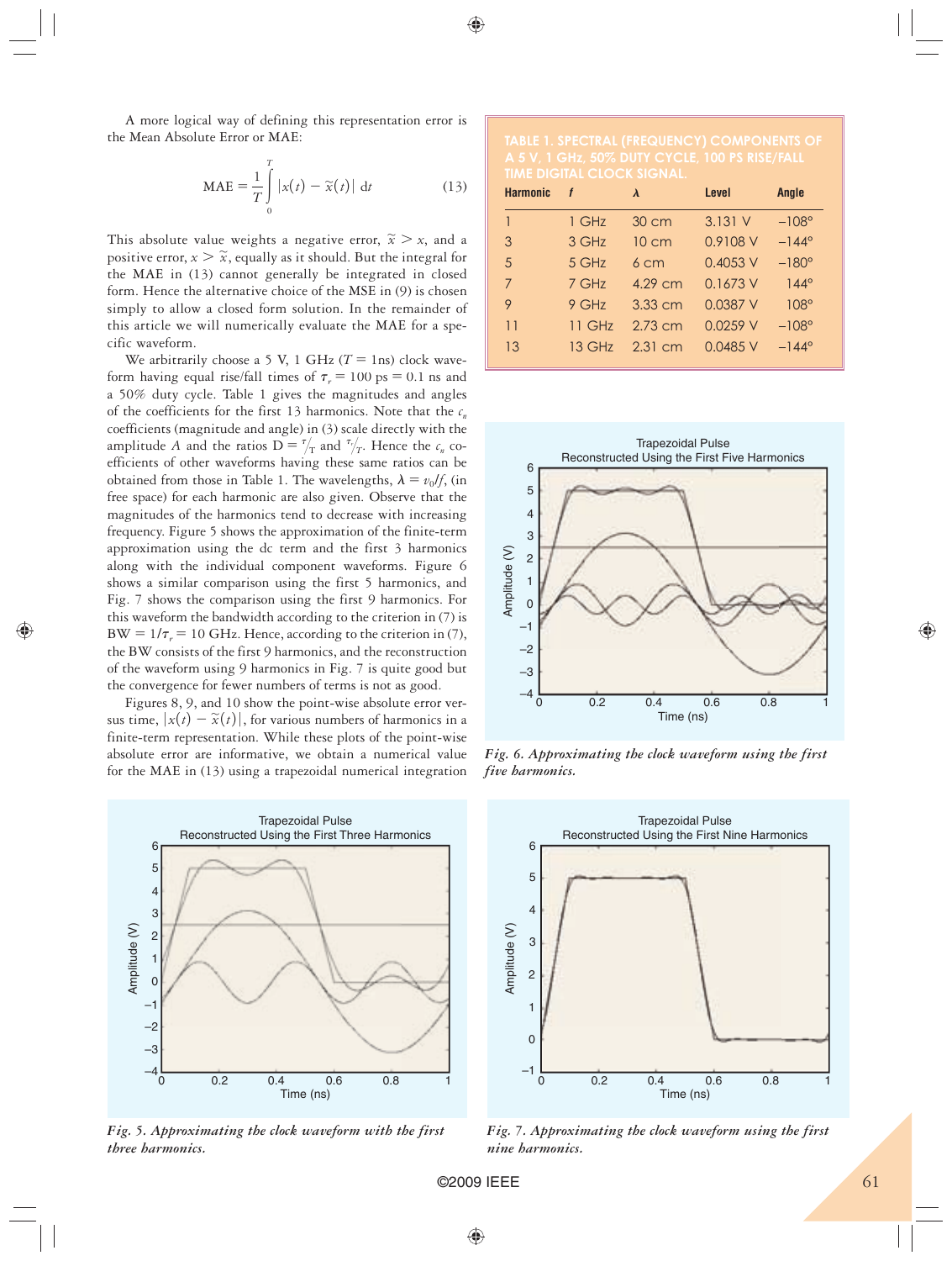

*Fig. 8. Point-wise absolute error for 3 harmonics.*



*Fig. 9. Point-wise absolute error for 5 harmonics.*



*Fig. 10. Point-wise absolute error for 9 harmonics.*

| <b>Number of Harmonics</b> | <b>Mean Absolute Error (mV)</b> |  |
|----------------------------|---------------------------------|--|
| 1                          | 600.3                           |  |
| 3                          | 265.2                           |  |
| 5                          | 110.1                           |  |
| $\overline{7}$             | 50.2                            |  |
| 9                          | 35.0                            |  |
| 11                         | 39.3                            |  |
| 13                         | 33.0                            |  |
| 15                         | 22.1                            |  |
| 17                         | 15.5                            |  |
| 19                         | 12.2                            |  |
| 21                         | 13.9                            |  |
| 23                         | 12.8                            |  |
| 25                         | 9.9                             |  |

 routine. This gives the MAE in Table 2 for a large number of harmonics which is plotted in Fig. 11.

The criterion for the bandwidth given in (7) is somewhat arbitrary. The critical judge of its efficacy is how well a reconstructed signal using *only* a finite number of harmonics will approximate the signal. The criterion of MSE in (9) and (10) gives the reconstruction error in terms of the difference between the total average powers in the actual waveform and in its finite-term representation. For this digital clock waveform the total average power using (11) is 11.667 W. Using (12), the average power in the dc component is 6.25 W and the average powers in the first 13 harmonics are 4.9 W, 0.415 W, 82.1 mW, 14 mW, 0.75 mW, 0.335 mW, 1.18 mW. The total average power contained in the dc component and the first 9 harmonics is 11.663 W which is 99.97% of the total average power in the waveform. However, note that 96% of the total average power of the waveform is contained in the dc component and the first harmonic component! So the MSE is not a particularly discriminating criterion for the *significant spectral content of the waveform*. The MAE criterion in (13) gives a more relevant measure of the point-wise reconstruction error. Figure 11 gives an indication that the point-wise reconstruction error reaches a somewhat minimum level after about 9 harmonics which is the BW for this signal given in (7).

There are alternative measures of the BW that have been proposed. The most widely-used throughout the literature and trade magazines is

$$
BW = \frac{0.35}{\tau_{r,10-90\%}} = \frac{0.4375}{\tau_{r,0-100\%}}
$$
(14)

This gives a BW for the above 1 GHz waveform of 4.375 GHz thereby requiring only 3 harmonics for reconstruction of the original waveform. The results for only 3 harmonics shown in Figures 5, 8, and 11 show that this gives a relatively large pointwise error and hence a poor reconstruction of the clock waveform. Of particular importance is the point-wise error during the

62 ©2009 IEEE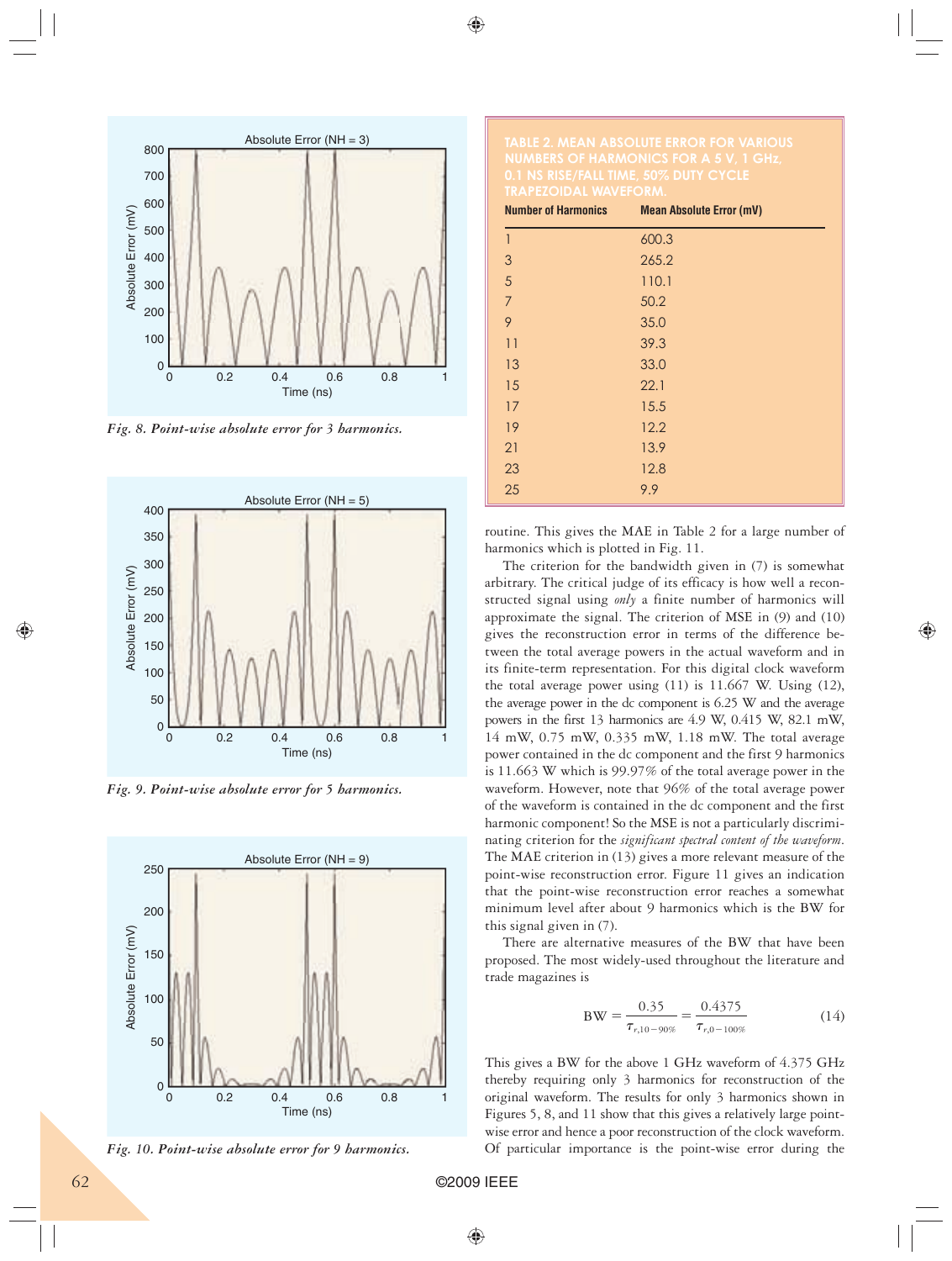steady-state region of the waveform where the waveform level should be the level *A*, i.e., during the "setup" and "hold" times. During this critical time, the point-wise error for  $NH = 3$  is on the order of 300 mV, whereas the point-wise error for  $NH = 9$ is on the order of 10 mV. *The BW criterion in (14) was derived in a fashion that has very little if anything to do with the bandwidth of a trapezoidal waveform*. So it is not surprising that it gives a poor approximation of the waveform particularly during the critical steady-state time interval. The derivation of this bandwidth criterion in (14) is as follows. A *square wave* is applied to the lowpass front end of an oscilloscope which is represented as an RC low-pass filter, and the problem is to determine the *resulting rise time* of the *output signal* (displayed on the face of the oscilloscope). Hence the BW criterion in (14) relates *the bandwidth of the RC filter*, BW =  $1/(2\pi RC)$  to the *resulting rise time of the waveform that is displayed on the oscilloscope face*: the output of the filter. Hence the BW criterion in (14) is of questionable relevance for determining the BW of a trapezoidal waveform. We must avoid the temptation to use a formula such as (14) whose derivation or applicability is unknown solely because "it has the right words in it": in the case of (14) "bandwidth" and "rise time".

## **III. Transmission Lines and Signal Integrity**

"Electrical lengths" of interconnect lines in *wavelengths*,  $\lambda$ , are more important than their "physical lengths" in meters. We say that a physical dimension is "electrically short" if it is no larger than approximately one-tenth of a wavelength [1]. *Interconnect lines that are electrically long cannot be analyzed using Kirchhoff's voltage and current laws and lumped-circuit analysis principles, and must be analyzed using the transmission line model*. For example, consider an interconnect line on a printed circuit board (PCB) having a velocity of propagation of  $\nu = 1.7 \times 10^8$  m/s that carries a 1 GHz digital clock signal The wavelength of the fundamental frequency of 1 GHz on this PCB is  $\lambda = v/f = 17$  cm (about 6.7 inches). Attempting to analyze an interconnect of length 1.7 cm (approximately 0.67 inches) using Kirchhoff's laws and lumped-circuit analysis principles will be valid for only the fundamental frequency of the waveform (1 GHz). Analysis for all higher harmonics will be considerably in error unless the line is modeled with the transmission-line model. This dilemma is becoming an increasing problem in today's high-speed and high-frequency digital and analog electronics whose interconnects carry signals having spectral content that today and in the near future is steadily moving into the GHz frequency range. *Thus the familiar lumped-circuit analysis methods are rapidly becoming obsolete, and transmission-line modeling of the interconnects is increasingly being required*!

To illustrate this, consider Fig. 12 which illustrates the connection of two CMOS buffers on a PCB. The PCB structure is a microstrip consisting of a land of width 10mils on one side of a glass-epoxy board  $(\varepsilon_r = 4.7)$  with a ground plane on the other side. The board thickness is 47 mils. This gives a characteristic impedance of the line of 124 ohms and a velocity of propagation of  $v = 1.7 \times 10^8$  m/s [1]. The one-way time delay of the connection line is  $T_D = L/v = 0.3$  ns where the length of the line is  $L = 2$  inches = 5.08 cm. The source voltage  $V_s(t)$  is a 5 V, 50 MHz trapezoidal waveform having a 50% duty cycle and various rise/fall times. The output impedance of the first buffer is represented by 10  $\Omega$ , and the input to the second buffer is represented by a 5 pF capacitance, all of which are typi-



*Fig. 11. Plot of the MAE for various numbers of harmonics used to reconstruct the waveform.*



*Fig. 12. Illustration of signal integrity problems associated with fast rise/fall times.*

cal for CMOS devices although the actual output impedance is somewhat nonlinear.

If the connection line is "electrically short" at the *highest significant frequency of the source waveform* (the BW) then we expect that the line will have little effect on the transmission of the signal from the source to the load other than imposing the inevitable time delay of  $T_D = 0.3$  ns. The line is electrically short at the highest significant frequency of the signal being carried by the line conductors if

$$
L < \frac{1}{10}\lambda = \frac{1}{10} \frac{v}{f_{\text{max}}}
$$
\n(15)

This can be written in terms of the one-way time delay as

$$
f_{\text{max}} < \frac{1}{10L} = \frac{1}{10T_{\text{D}}} \tag{16}
$$

The line in Fig. 12 is electrically short at 333 MHz. Using the criterion for the BW of  $V_s(t)$  in (7),  $f_{\text{max}} = BW = 1/\tau_r$ , leads to the criterion for the line to be electrically short at the highest significant frequency of  $V_s(t)$  and therefore to not significantly effect the signal transmission as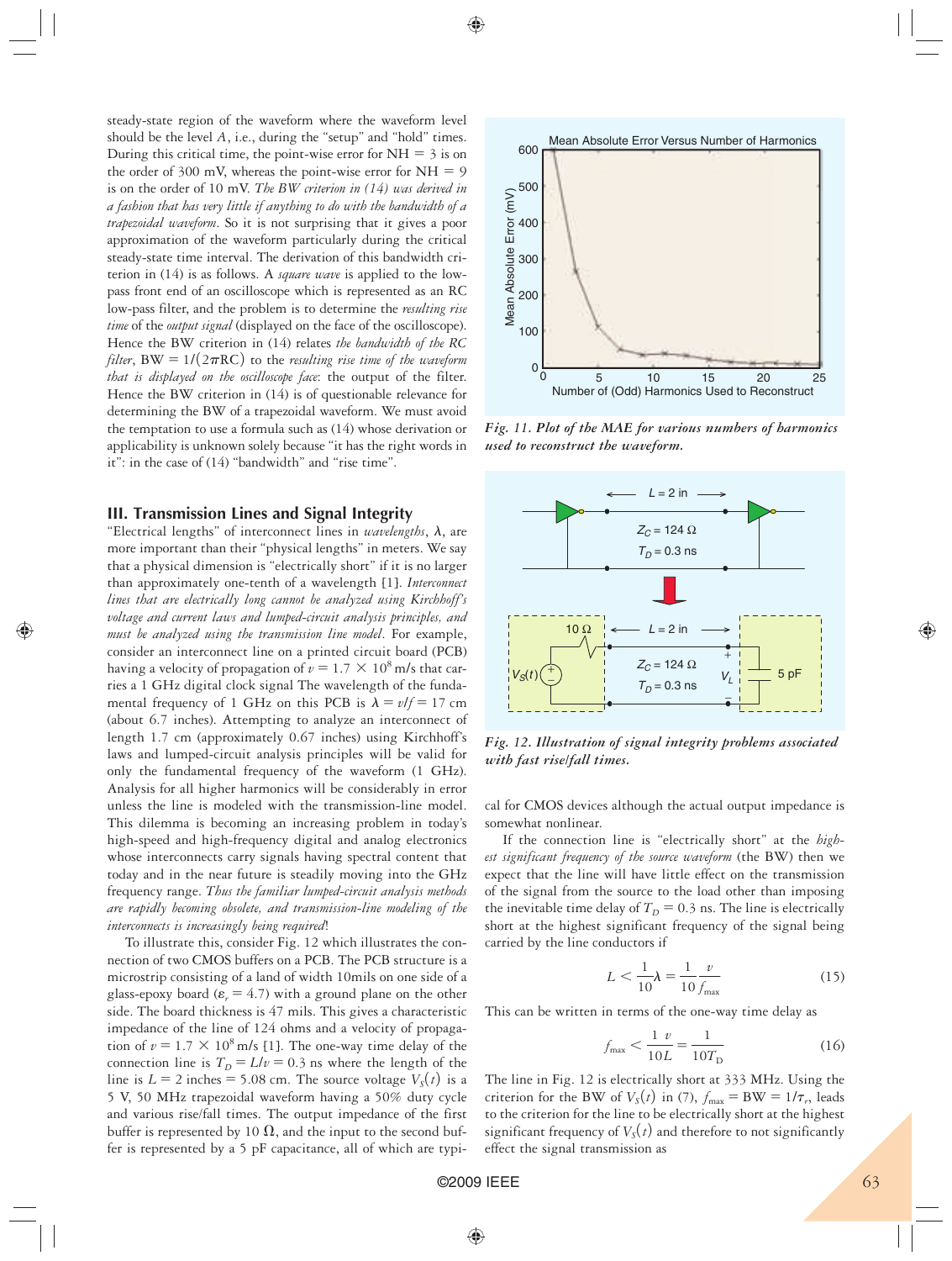

*Fig. 13. Comparison of the output and source (clock) waveforms for a transmission line having a time delay of 0.3* **ns** *and a clock signal having*  $\tau_r = T_D = 0.3$  *ns.* 



*Fig. 14. Comparison of the output and source (clock) waveforms for a transmission line having a time delay of 0.3* **ns** *and a clock signal having*  $\tau_r = 10T_D = 3$  *ns.* 

$$
\tau_r > 10 \, T_D \tag{17}
$$

The remaining figures illustrate this relationship and were obtained using the exact transmission-line model of the line contained in PSPICE [1]. Figure 13 shows that for a clock signal having a frequency of 50 MHz  $(T = 20 \text{ ns})$  and  $\tau_r = T_D = 0.3 \text{ ns}$ there is significant "ringing" on the load voltage resulting in logic errors. Since the line is electrically short at 333 MHz and the bandwidth of  $V_s(t)$  is BW =  $1/\tau_r$  = 3.33 GHz, the line is electrically long for a significant portion of the spectrum of  $V<sub>S</sub>(t)$  and this is expected. Figure 14 shows that for the criterion in (17),  $\tau_r = 10T_D = 3$  ns, having a bandwidth of  $BW = 1/\tau_r = 333 MHz$ , the line is electrically short for the significant frequencies of  $V<sub>s</sub>(t)$ , and there is an insignificant ringing. Using the criterion in (14) for the BW =  $0.4375/\tau_r$ , (17) becomes  $\tau_r > 4.375T_D = 1.313$  ns. Figure 15 shows that for this rise time there is significant ringing on the load voltage



*Fig. 15. Comparison of the output and source (clock) waveforms for a transmission line having a time delay of 0.3* **ns** *and a clock signal having*  $\tau_r = 4.375T_D = 1.313$  *ns.* 

waveform again demonstrating that the bandwidth criterion in (14) is an inadequate measure of the bandwidth of the input signal for the purposes of determining signal integrity.

## **IV. Summary**

The bandwidth of a signal waveform should logically be defined as the minimum number of harmonic terms required to reconstruct the original periodic waveform such that adding more harmonics gives a negligible gain in the reduction of the pointwise reconstruction error, whereas using less harmonics gives an excessive point-wise reconstruction error. This article has suggested that choosing the bandwidth of a digital clock signal as being the inverse of the rise/fall time of the waveform gives a reasonable (and easily-remembered) criterion for the spectral content of that signal which achieves these objectives. The computed data for a specific but representative digital clock waveform support this choice for the BW although this choice is still somewhat arbitrary. However, an engineer must in the end weigh his/her constraints in choosing the necessary bandwidth criterion

### **References**

[1] C.R. Paul, *Introduction to Electromagnetic Compatibility*, 2nd edition, John Wiley Interscience, Hoboken, NJ, 2006.

[2] C.R. Paul, *Essential Math Skills for Engineers*, John Wiley, Hoboken, NJ, 2009.

### **Biography**



*Clayton R. Paul received the B.S. degree, from The Citadel, Charleston, SC, in 1963, the M.S. degree, from Georgia Institute of Technology, Atlanta, GA, in 1964, and the Ph.D. degree, from Purdue University, Lafayette, IN, in 1970, all in Electrical Engineering. He is an Emeritus Professor of Electrical Engineering at the University of Kentucky*